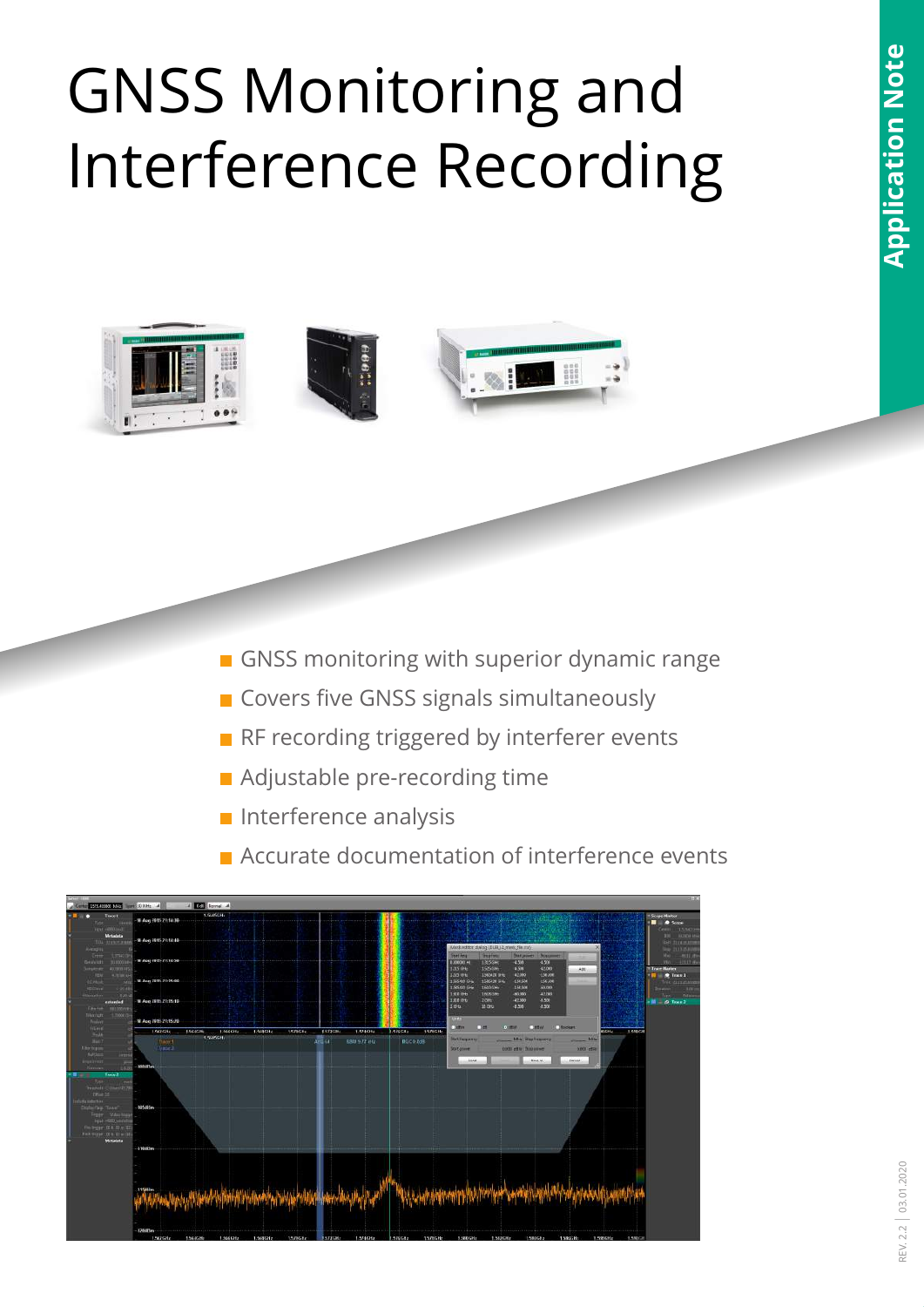## **OVERVIEW**

Professional receivers for Global Navigation Satellite System (GNSS) like GPS, Galileo and GLONASS are facing multiple threats caused by illegal transmissions, jamming devices and defective RF installations. IZT offers the ideal solution to record, analyze and identify both the interfering signals and the GNSS signal itself – including replay of the RF signal. Accurate and comprehensive documentation supports spectrum policing. The IZT GNSS Monitoring System in its full configuration

can monitor five GNSS bands:

- GPS L5, Galileo E5a at 1176.45 MHz
- GPS L2 at 1227.6 MHz
- GLONASS G2 at 1246 MHz
- GPS L1, Galileo E1 at 1575.42 MHz
- GLONASS G1 at 1602 MHz

An additional scanning receiver detects strong out-ofband interferers.

|                         | Mask editor dialog (DUB_L1_mask_file.csv)* |             |                                |                |                 |
|-------------------------|--------------------------------------------|-------------|--------------------------------|----------------|-----------------|
| <b>Start freq</b>       | Stop freq                                  | Start power | Stop power                     |                | Edit            |
| 0.000000 Hz             | 1.315 GHz                                  | $-4.500$    | $-4.500$                       |                |                 |
| 1.315 GHz               | 1.525 GHz                                  | $-4.500$    | $-42,000$                      |                | Add             |
| 1.525 GHz               | 1.565420 GHz                               | $-42,000$   | $-150.500$                     |                |                 |
| 1.565420 GHz            | 1.585420 GHz                               | $-150.500$  | $-150.500$                     |                | Delete          |
| 1.585420 GHz            | 1.610 GHz                                  | $-150.500$  | $-60.000$                      |                |                 |
| 1.610 GHz               | 1.618 GHz                                  | $-60.000$   | $-42,000$                      |                |                 |
| 1.618 GHz               | $2$ GHz                                    | $-42.000$   | $-8.500$                       |                |                 |
| $2$ GHz                 | 18 GHz                                     | $-8.500$    | $-8,500$                       |                |                 |
| <b>Units</b><br>$O$ dBm | $O$ dB                                     | $O$ dBW     | $O$ dBuV                       | <b>Boolean</b> |                 |
| <b>Start frequency</b>  |                                            |             | 1565.420000 MHz Stop frequency |                | 1585.420000 MHz |
| Start power             |                                            |             | -150.500 dBW Stop power        |                | $-150,500$ dBW  |
| Load                    | Save                                       |             | Save as                        | Cancel         |                 |

**FIGURE 1:** SPECTRUM MASK EDITOR **FIGURE 2:** ICAO MASK FOR GPS L1





**FIGURE 3:** ONE INTERFERER MEETING MASK CRITERIA IS DETECTED AND TRIGGERS THE RECORDING TASK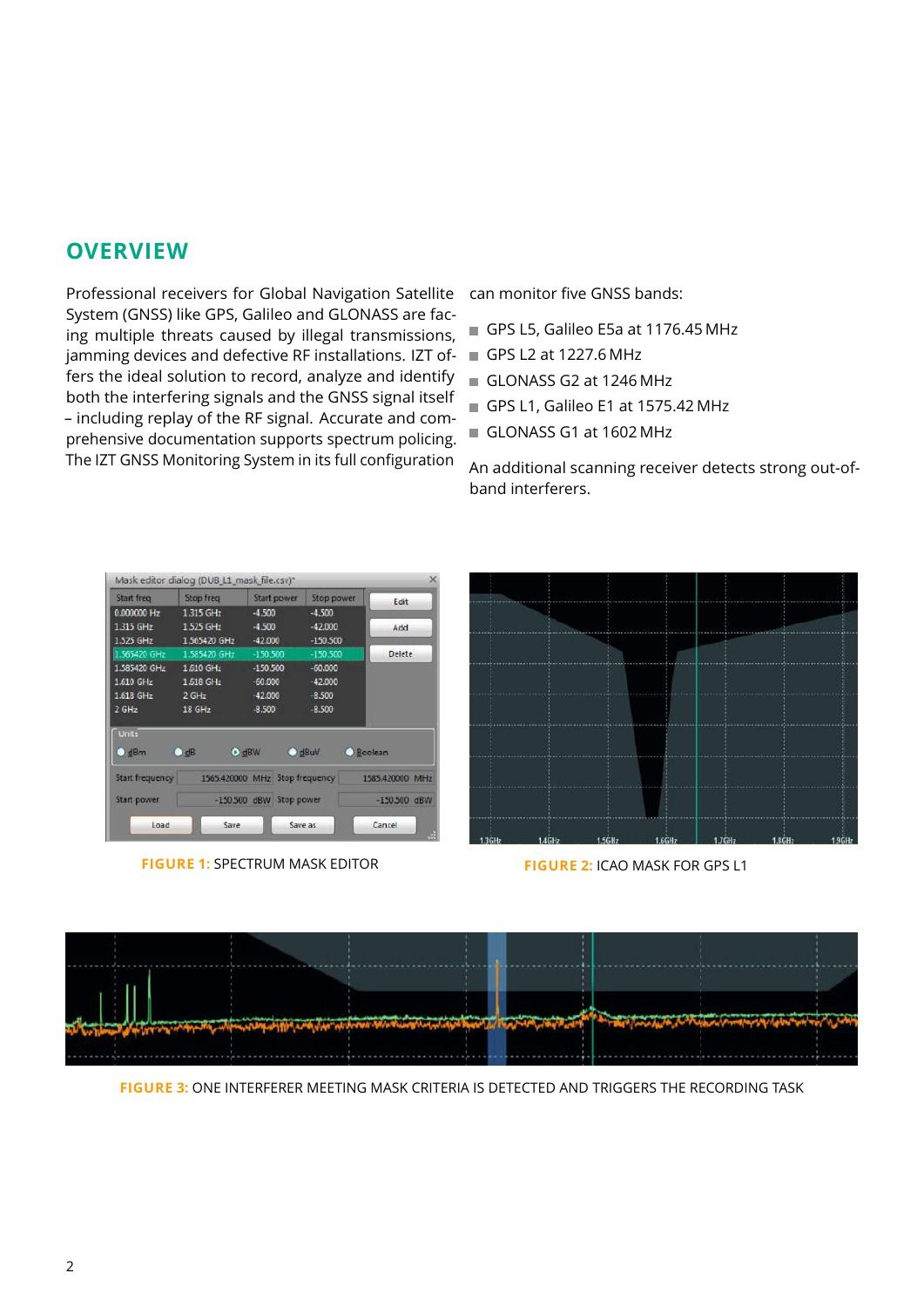## **TECHNICAL BACKGROUND**

IZT has a modern portfolio of professional, high dynamic range wideband receivers. Compared to most systems specifically designed for GNSS applications, the IZT receivers work with full 16 bit resolution. This allows capturing GNSS content even under demanding situations when the system has to deal with high levels of interference or strong out-of-band signals.

The IZT Signal Suite software provides RF signal capture in combination with long-term spectrum band monitoring for many days to identify also those interferers which are only rarely in operation. If required, the system can buffer the signals for days.

If a jamming event occurs, the affected RF signal is archived automatically for subsequent analysis in the lab or export to the spectrum regulator. The trigger event can for example be defined by power limits, as a spectrum mask (for example as defined in ICAO annex 10), captured reference traces or by trigger events from external sources. The IZT receiver even has the capability to dynamically enlarge its recording bandwith up to the full instantaneous bandwidth in order to accurately capture the interference. An adjustable pre-trigger and

selectable follow-up time allows capturing not only the period of time when the interferer is active. It always includes configurable pre- and post-trigger times (up to 30 min or even longer) prior and after the interference event.

In addition to GNSS monitoring and interference detection, this functionality allows verification of professional aeronautic GNSS receivers by replaying the captured GNSS content via the IZT S1000 Signal Generator. The long pre-trigger time of the IZT GNSS Monitoring System allows the 'receiver under test' to acquire a lock sufficiently long before the interference event.

To identify potential sources of interference, the IZT GNSS Monitoring Systems can record video data from a camera with accurate time stamps for later comparison of the video and RF recording. For utmost protection, even a interferometric Radio Direction Finder can be tied into the system to measure the angle of arrival of the interferer.



**FIGURE 4:** STATUS INFORMATION OF WIDEBAND I/Q RECORDING WITH IZT R3301 RF RECORDER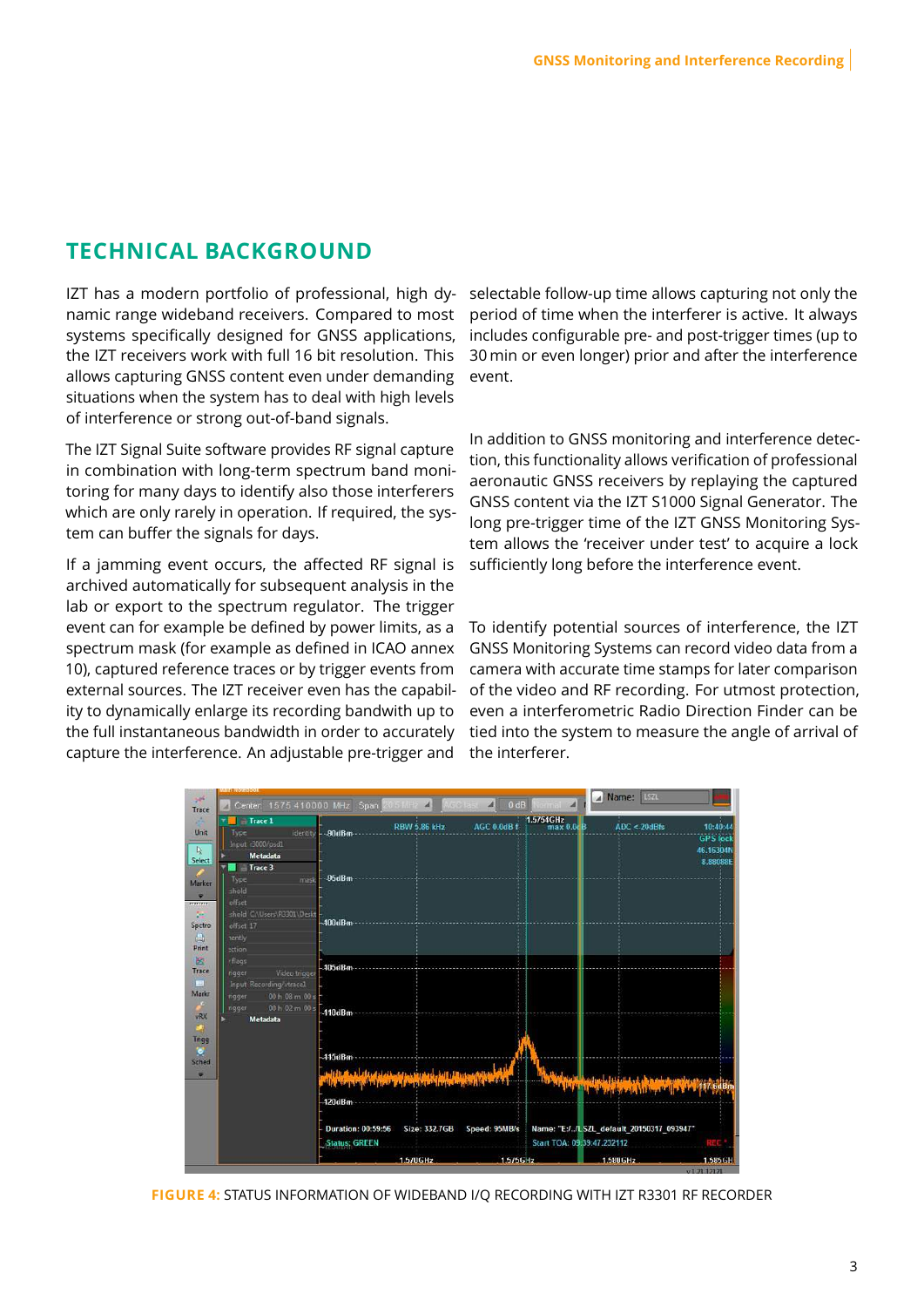## **KEY FEATURES**

#### **Up to five GNSS bands in one integrated system**

Using IZT's high quality monitoring receivers, the IZT GNSS Monitoring System can simultaneously monitor five GNSS bands:

- GPS L5, Galileo E5a at 1176.45 MHz
- GPS L2 at 1227.6 MHz
- GLONASS G2 at 1246 MHz
- GPS L1, Galileo E1 at 1575.42 MHz
- GLONASS G1 at 1602 MHz

An additional scanning receiver detects strong out-ofband interferers.

The RF signals are downconverted with large dynamic range, digitized and processed in FPGAs. Frequency bands meeting defined criteria are extracted and forwarded to the sensor controller for recording and analysis.

#### **Recording Signal & Interferers**

**Continuous long-term recording** The IZT GNSS Monitoring System has the capability to buffer the five streams containing the GNSS signals as a FIFO. Signals can be buffered for long durations, like for example up to 48h, depending on the installed storage space. All data is complemented with accurate time stamps, allowing to trace back anomalies, which might be reported by GNSS users.

**Archiving of degraded signals** Whenever the software detects interference or degrade signal quality, it will permanently archive the respective part of the data streams. It is possible to set an arbitrarily long per- and post trigger times, only limited by the available storage space. A typical value would be 30 min. In case the recorded data is fed to a reference receiver, the long pre-trigger time allows the receiver to acquire a lock on the signal long before the interference event happens.

**Automatic storage clean-up** Recorded data will be automatically removed from the storage system, once its storage time expires. Recordings containing interference will be permanently archived until deleted by the operator.

**Scheduled recording** The recording task scheduler gives an overview of currently active recording tasks. Here the tasks can be edited.

| 'Marne              | <b>Status:</b>     | is.        | <b>Start time</b>                            | <b>Stop time</b>                             | Type                   |
|---------------------|--------------------|------------|----------------------------------------------|----------------------------------------------|------------------------|
| dummy<br>schedule 1 | aborted<br>aborted | 932<br>929 | 2013-Nov-08 18:36:39<br>2013-Nov-08 18:39:24 | 2013-Nov-06 18:36:39<br>2013-Nov-08 18:39:24 | Recording<br>Recording |
| schedule 2          | tunning            | 307        | manually                                     | marazally                                    | Recording              |

#### **FIGURE 5:** SCHEDULE LIST OF RECORDING TASKS

#### **Trigger Sources**

The IZT GNSS Monitoring System uses different trigger sources.

- Mask defined by discrete set of nodes via an editor, for example an ICAO Annex 10 spectrum mask
- An "environmental" threshold defined by a trace, which was generated by "max hold" with an adjustable level offset
- A fixed power level threshold
- A strong out-of-band interferer detected by the scanning receiver



**FIGURE 6:** SELECTIVE TRIGGER ON SIGNAL EVENTS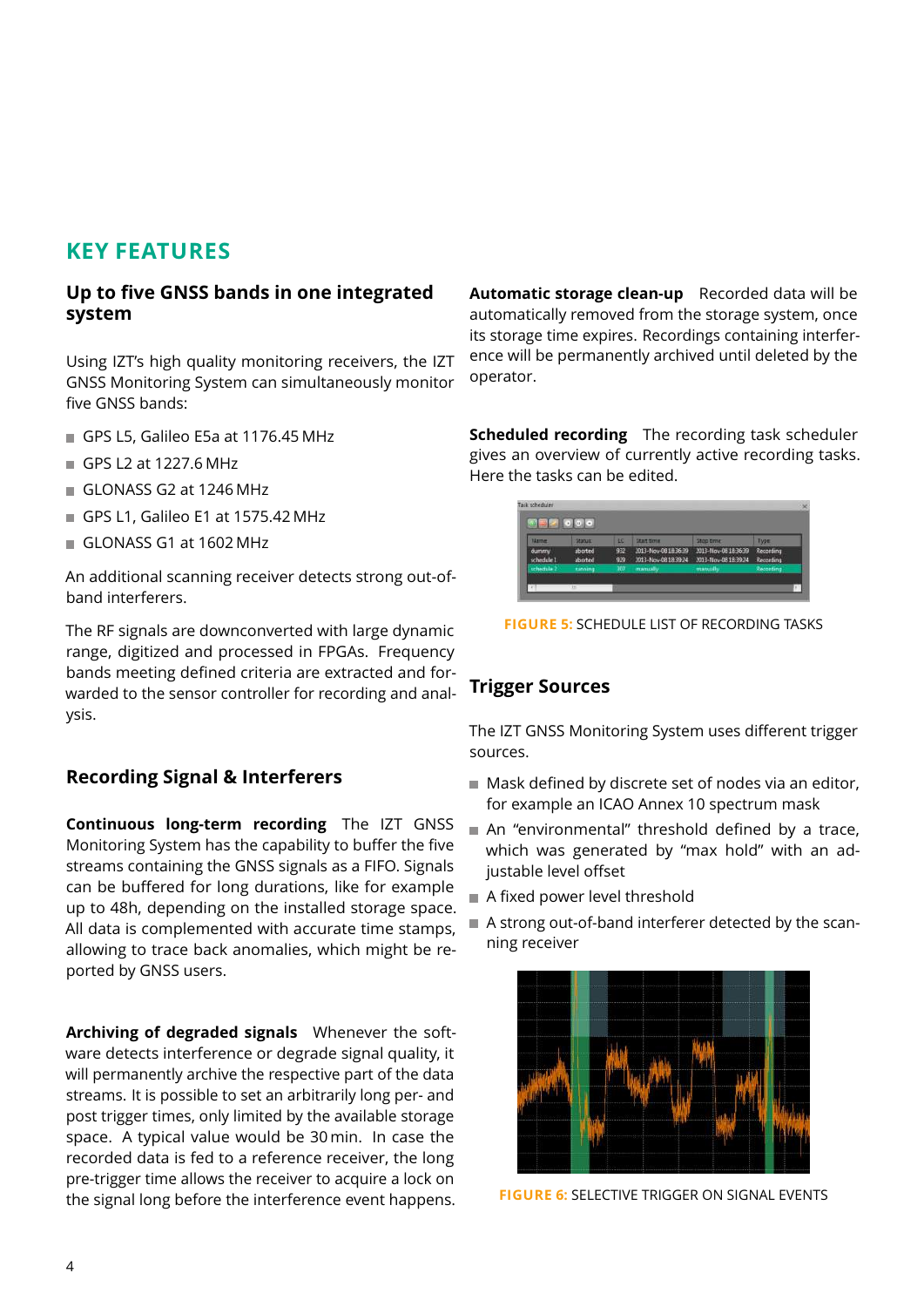#### **Long-term Spectrogram**

tor to gain a quick overview over hours or even days of recorded spectrum.

#### **Remote Access and Alarming**

The long-term spectrogram function allows the opera- The IZT GNSS Monitoring System's graphical user interface can be accessed locally or remotely. It can be configured to alert operators via email or an SNMP trap.

## **GNSS INTERFERENCE DETECTION & ANALYSIS SYSTEM (GIDAS®)**

parts of the captured signals to a software package called GIDAS® (GNSS Interference and Analysis System). GIDAS® resides on a separate server and complements the capabilities of the IZT GNSS Monitoring System by detecting and classifying any GNSS interference signals. It reduces the already existing threat of receiving worse GNSS accuracies or even denial of GNSS service. GIDAS® improves save and robust operation of GNSS receivers, terminals, and GNSS-based applications considerably by offering the capabilities for reliably detecting and classifying GNSS jamming attacks.

The IZT GNSS Monitoring System can feed all or Apart from jamming interference, GIDAS® is capable of detection of spoofing attacks. These attacks mimic authentic GNSS signal and lead to a navigation solution which can be steered by the attacker. By observation of several GNSS bands, decoding of navigation messages, receiver observations and combination of the accumulated data, GIDAS® uses the information in several detection units, to decide on whether an attack is occurring and also on the severity of an attack.

> For documentation purposes, in case of an interference incident in-depth information as well as detection metrics of different detectors are stored within a database and can be easily accessed by the end-user via REST API.

#### **Supported GNSS Signals**

#### **GNSS Constellations**

A supported minimum of GNSS constellations are:

- GPS
- Galileo
- GLONASS
- SBAS (EGNOS, WAAS)

Optional:

- OZSS
- BeiDou

#### **GIDAS® is licensed by:**

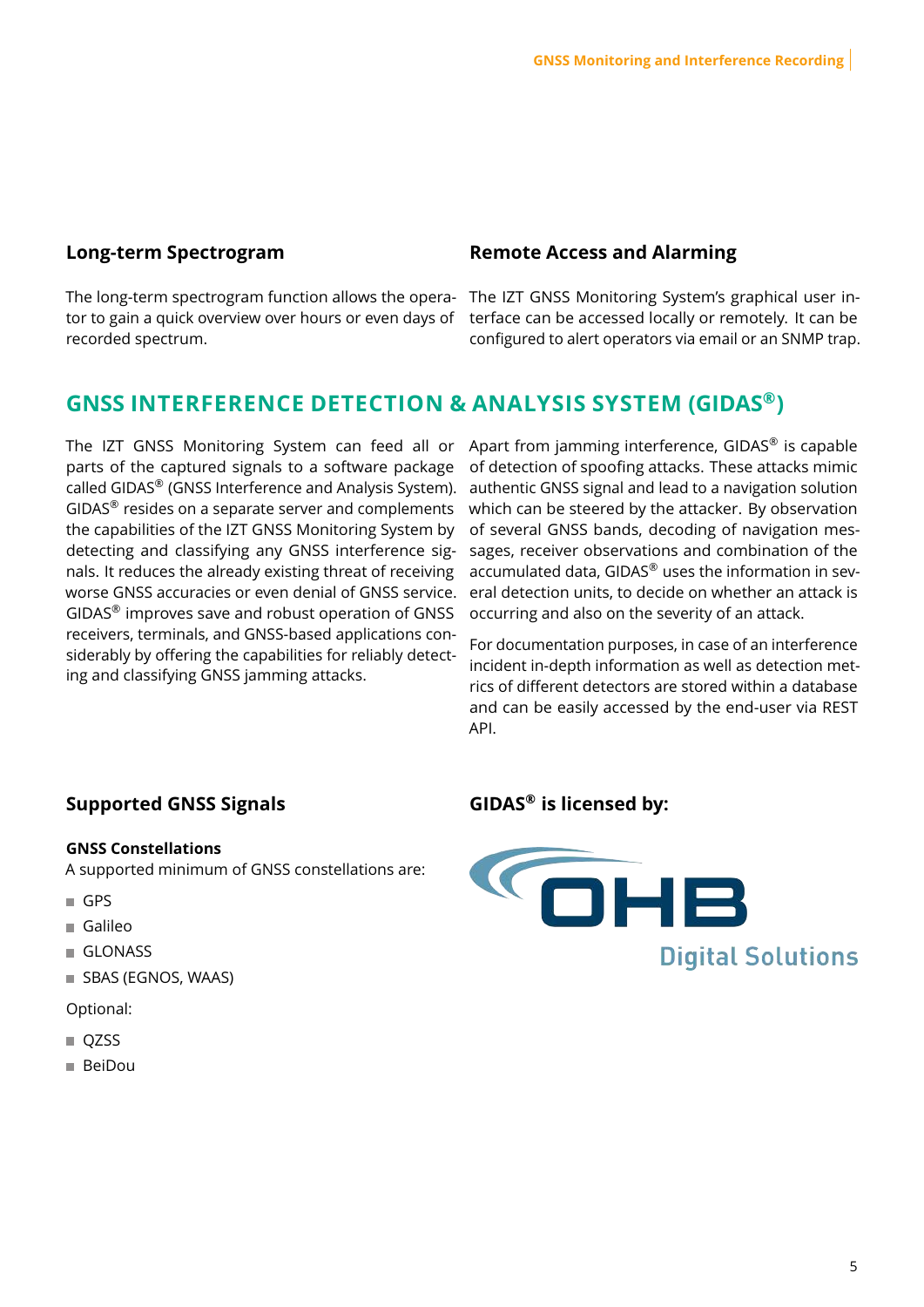#### **Frequency Bands**

The supported frequency bands are:

| <b>Option</b>         | <b>Band</b>      | <b>Center Frequency [MHz]</b> |
|-----------------------|------------------|-------------------------------|
| <b>GIDAS Option A</b> | L1/E1ab          | 1575.420                      |
|                       | G <sub>1</sub>   | 1602.000                      |
| <b>GIDAS Option B</b> | L1/E1ab          | 1575.420                      |
|                       | G <sub>1</sub>   | 1602.000                      |
|                       | G <sub>2</sub>   | 1246.000                      |
|                       | L2               | 1227.600                      |
|                       | L5/E5a           | 1176.450                      |
| Optional              | E <sub>5</sub> b | 1207.140                      |
|                       | E <sub>6</sub>   | 1278.750                      |
|                       | G <sub>3</sub>   | 1202.025                      |
|                       | <b>B1</b>        | 1561.098                      |
|                       | <b>B2</b>        | 1207.140                      |
|                       | B <sub>3</sub>   | 1268.520                      |

#### **Signal Components**

The supported signal components are:

| <b>GNSS</b>    | <b>Signal Components</b> |                  |             |        |
|----------------|--------------------------|------------------|-------------|--------|
| GPS            | L <sub>1</sub> $C/A$     | L <sub>2</sub> C | $L5$ -I     | $L5-Q$ |
| SBAS           | EGNOS L1                 |                  |             |        |
| Galileo        | E1 B & C                 | $E5a-I/-Q$       | $E5b-1/-Q*$ | $E6*$  |
| <b>GLONASS</b> | $G1 C/A*$                | $G2 C/A*$        |             |        |
| BeiDou         | $B1 - k$                 | $B2-1*$          | $B3*$       |        |

#### **NOTE:** all variants with \* are optional

All above mentioned signal components are considered for acquisition, tracking and navigation message decoding and included in the PVT solution. The software (especially the navigation message decoding) is designed to allow easy adaptation to new signal definitions and thus easy integration of future signals.

#### **Interference Detection**

GIDAS is capable of the detection of jamming and spoofing attacks. Furthermore, several detection methods are utilized to make a profound assumption of the severity of a possible interference event.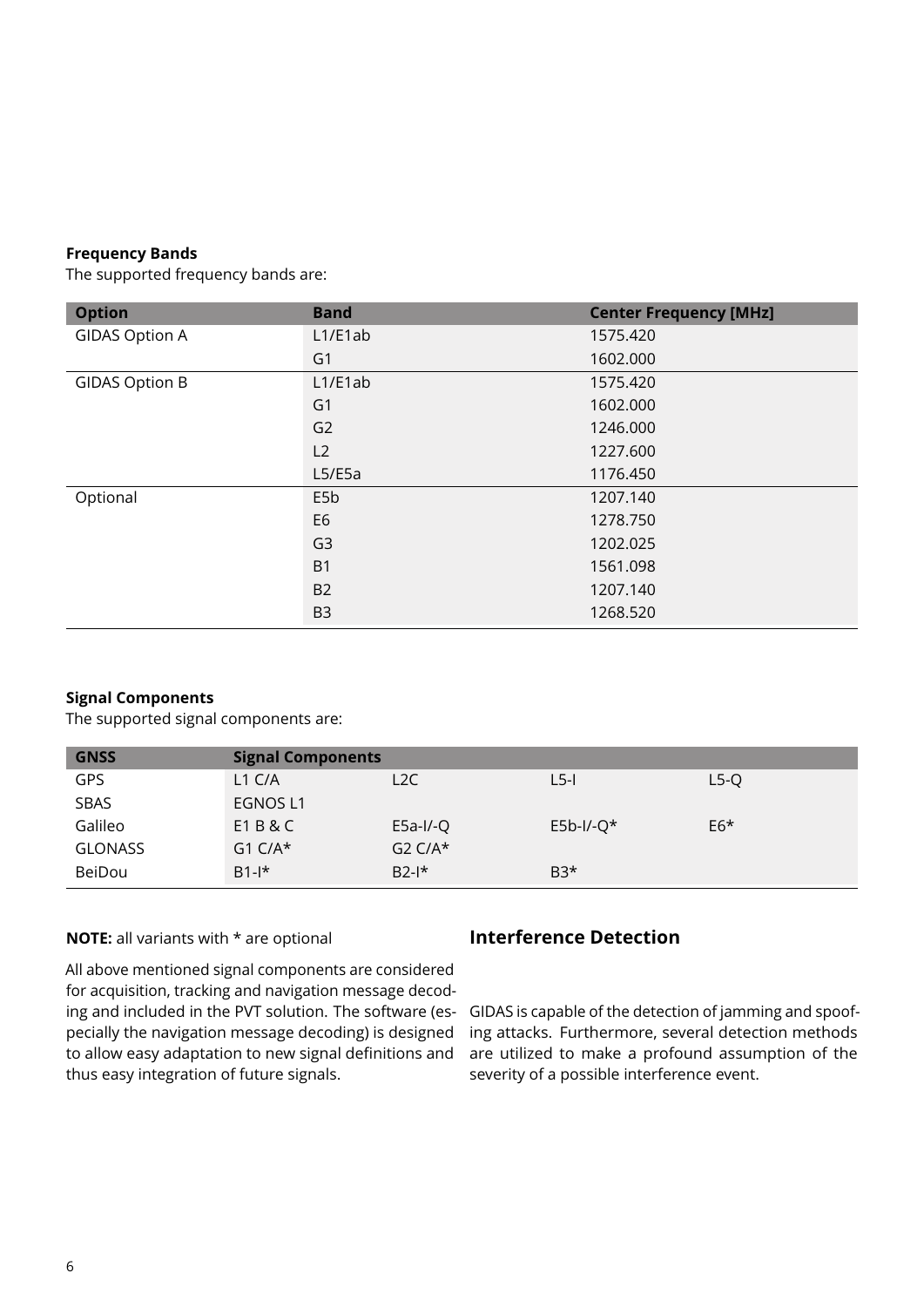#### **Jamming Detection Methods**

- Power spectral density (threshold for Narrow Band Interference and Wide Band Interference)
- Total received power (threshold)
- Receiver C/N0 monitoring (adaptive threshold)
- Position Velocity Time (PVT) based monitoring (adaptive threshold)
- Pseudorange & Doppler observation monitoring

#### **Spoofing Detection Methods**

- **Monitoring of received power (threshold)**
- **Monitoring of C/N0 (threshold)**
- Correlation peak monitoring (number of peaks separation of multiple peaks)
- Spatial correlation of Doppler observations
- Pseudorange & Doppler observation monitoring
- Position Velocity Time (PVT) based monitoring (static receiver only)
- **Monitoring of receiver clock**

**Supported interference types** Intentional interference by means of jamming and spoofing are detected by interference types.

**Jammer Types** The system is able to detect pulsed and non-pulsed interference signals of any signal type which are above thermal noise by

- 8 dB for narrowband interference
- $\blacksquare$  5 dB for wideband interference

in terms of C/N within monitored bandwidth. The following types are able to automatically be classified:

- **Amplitude Modulated (AM)**
- Frequency Modulated (FM)
- Continuous Wave (CW)
- Swept Continuous Wave (SCW)
- Narrow Band Interference (NBI)
- Wide Band Interference (WBI)
- Spreading signals

#### **General Specifications**

**Real-time operation** Real time operation with constant signal streams (with at least 10 MHz sampling rate).

**Alarm Time** The latency between detection of interference and user notification (depending on software and network latency) is below 10 seconds.

**Continuity of operation** The GIDAS system supports a 24 hours / 7 days a week operation.

**Reliability** The reliability is related to the type of interference signal and interference signal power. An assessment of the reliability has to be performed during performance testing. Expected value  $> 95%$  for ICAO thresholds.

**Detection Probability** Detection probability is related to the type of interference signal and interference signal power. An assessment of the detection probability has to be performed during performance testing. Expected value: > 95% for ICAO thresholds.

**GIDAS Module Output** The interface to the data generated by GIDAS is accessible by a standardized REST API. The available outputs are listed below:

- Jamming detection and classification results
- Spoofing detection result
- Detailed detector metrics and intermediate detection results:

CNR, PVT, Pseudorange, PSD, Doppler, Signal Power, Receiver Clock, Spatial Correlation Algorithm

Overall system status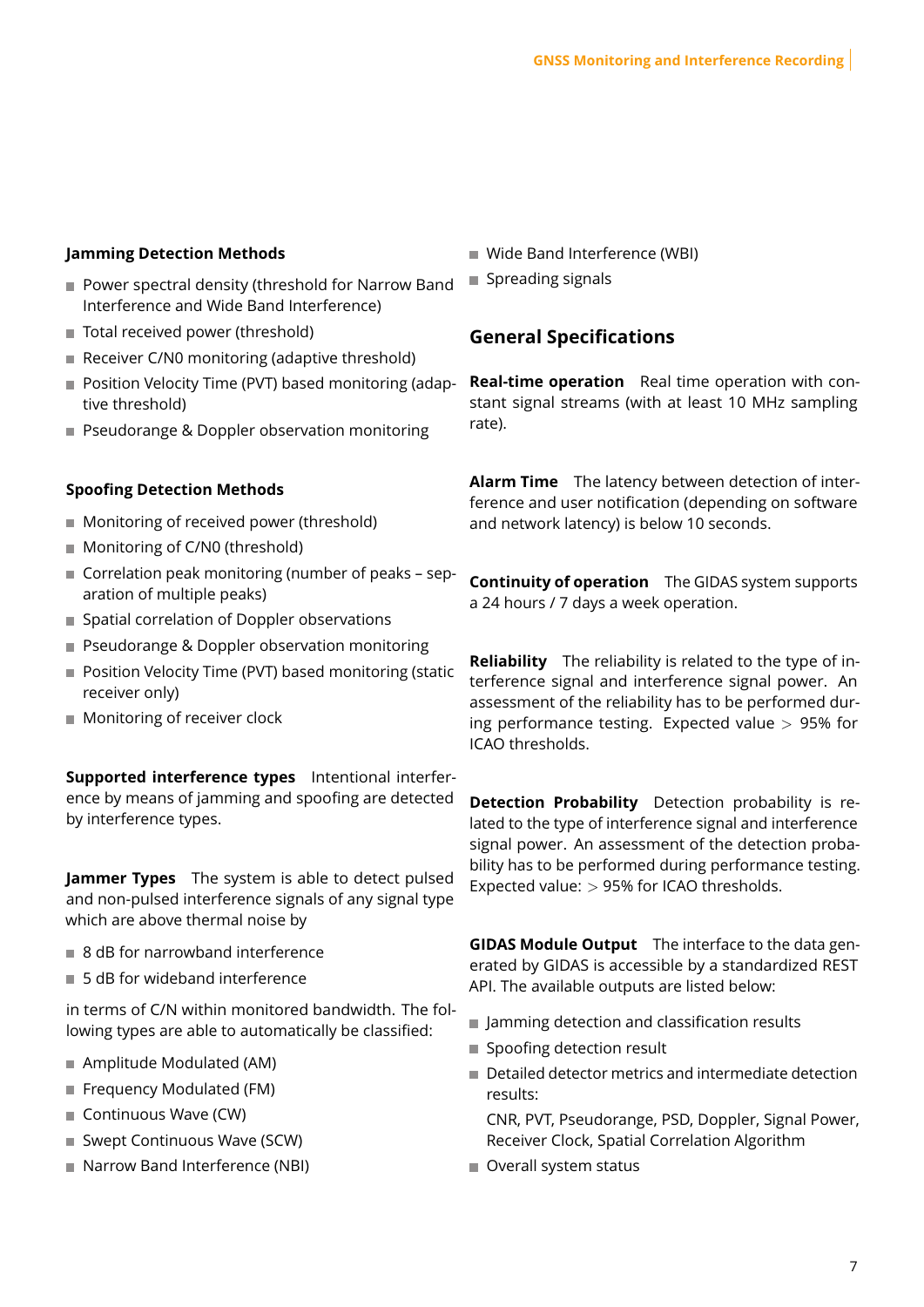# **IZT GNSS MONITORING SYSTEM - VARIANTS**

#### **IZT GNSS Monitoring System Configuration "A" - Single Channel**

tem is able to monitor one GNSS frequency, typically itites. All variants can be combined with a camera for GPS L1 and Galileo E1 at a time. Depending on the use time synchronous recording of RF and video. In case case of the customer, it can be realized with different of a later on upgrade to a larger system, the IZT R3000 hardware. All IZT R3000 series receivers listed below receiver can be reused as scanning receiver.

The smallest version of the IZT GNSS Monitoring Sys-have identical RF performance and processing capabil-



**FIGURE 7:** IZT GNSS MONITORING SYSTEM CONFIGURATION "A"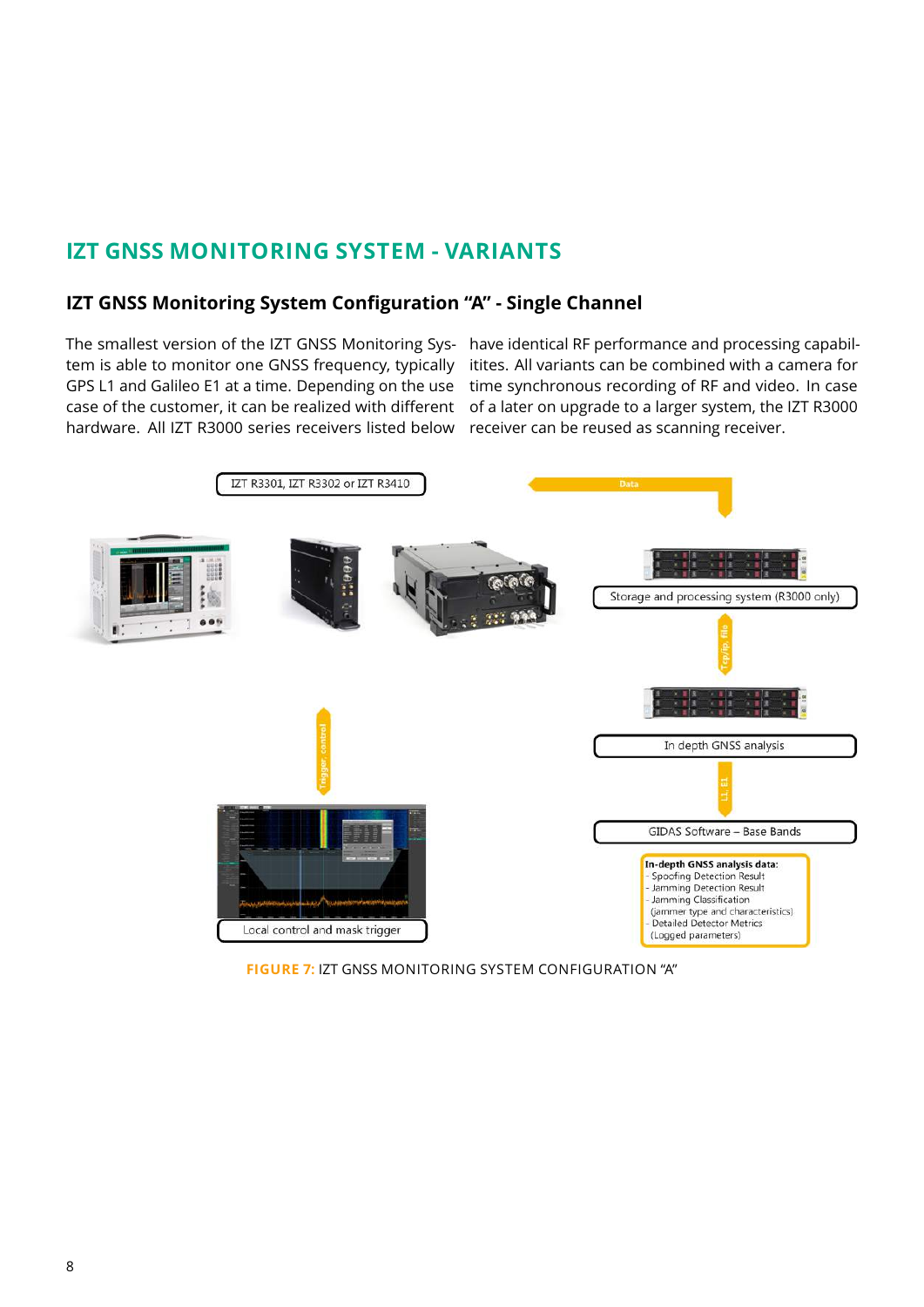based IZT R3000-series receiver with a rack based portable solution for indoor use is desired, the IZT server is suitable for fixed indoor installations. The R3411 receiver and a powerful notebook provide a perstorage size of the receiver can be configured accord-fect solution. ing to the maximum buffering time required by the customer.

**IZT R3000 and Server** The combination of a rack **IZT R3410 / IZT R3411 and Notebook** If a compact,





**FIGURE 9:** IZT R3410 WITH EXTERNAL SENSOR CON-TROLLER

**FIGURE 8:** IZT R3000

**IZT R3301** The IZT R3301 is a receiver with integrated sensor controller with room for four 2.5" HDDs or SSDs - currently 8 TByte total size. It has a built-in display and has been designed for minimum RF emissions. The IZT R3301 is intended for indoor applications. For details see the IZT R3301 data sheet.

**IZT R3302** The IZT R3302 is rated IP54 and therefore suitable for outdoor applications, for example temporary deployments at an airfield. Like the IZT R3301, it has room for four 2.5" HDDs or SSDs. It can be equipped with a wireless modem for remote operation. For details see the IZT R3302 data sheet.



**FIGURE 10:** IZT R3301



**FIGURE 11:** IZT R3302 WITH EXTERNAL SENSOR CON-TROLLER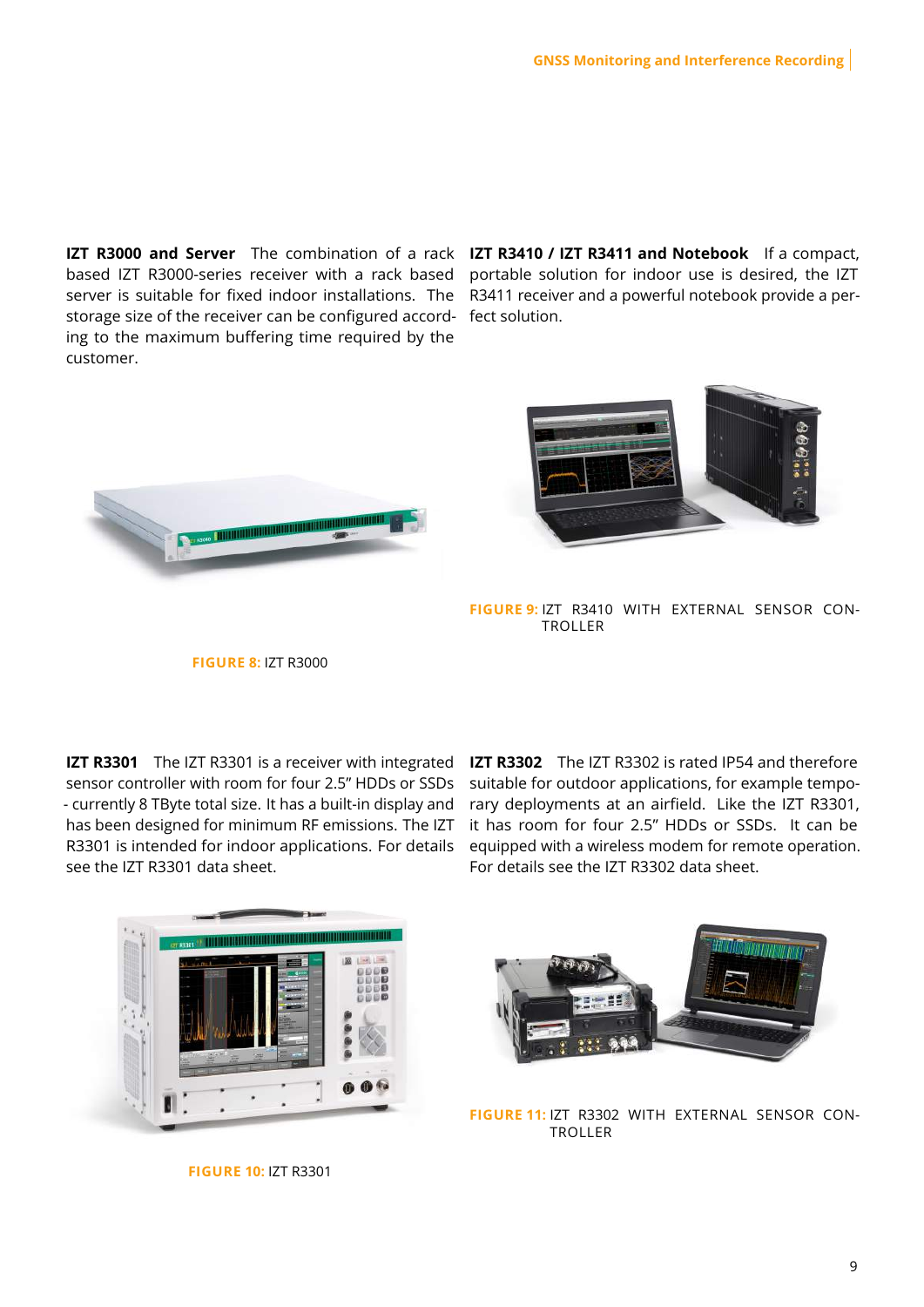#### **Maximum Storage Time**

Recording a data stream requires approximately 5 megabyte per megahertz and second. GPS L1, for example, should be recorded with at least 4 MHz bandwidth. The 8 TByte storage space in the IZT R3301 or IZT R3302, would therefore be adequate for over 100 h of stored or buffered signals.

#### **Multichannel System "B"**

The IZT GNSS Monitoring System configuration B uses one IZT R4000 receiver. With its instantaneous bandwidth of 120 MHz it can monitor simultaneously either

GPS L5, Galileo E5a at 1176.45 MHz

GPS L2 at 1227.6 MHz

 $\blacksquare$  GLONASS G2 at 1246 MHz

#### or

- GPS L1, Galileo E1 at 1575.42 MHz
- GLONASS G1 at 1602 MHz

The GNSS signals will be monitored continuously with constant center frequency and bandwidth. The IZT R4000 has the unique capability to quickly adapt its recording bandwidth with a short pretrigger time allowing to capture also broadband interferers once they exceed a level mask, for example the ICAO Annex 10 mask, within the instantaneous bandwidth of the receiver.

All bands are recorded fully synchronous and with accurate time stamps. The data is suitable for triangulation, although triangulation is not a standard feature of the IZT Signal Suite Software yet.



**FIGURE 12:** IZT GNSS MONITORING SYSTEM CONFIGURATION "B"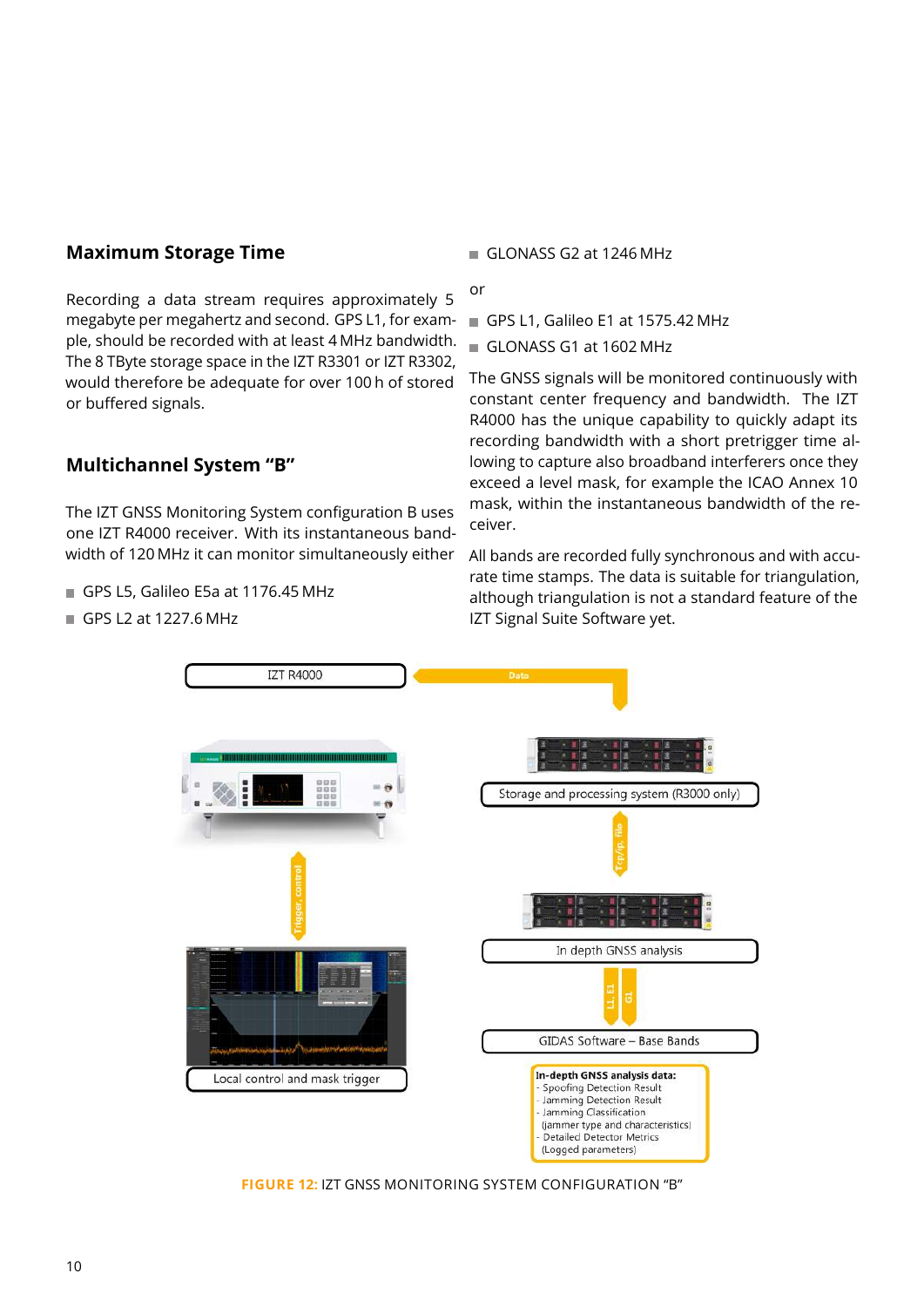### **IZT GNSS Monitoring System Configuration "C"**

two IZT R4000 receivers. With their instantaneous bandwidth of two times 120 MHz and different center frequencies it can monitor simultaneously

- GPS L5, Galileo E5a at 1176.45 MHz
- GPS L2 at 1227.6 MHz
- GLONASS G2 at 1246 MHz
- GPS L1, Galileo E1 at 1575.42 MHz
- GLONASS G1 at 1602 MHz

The IZT GNSS Monitoring System configuration C uses The GNSS signals will be monitored continuously with constant center frequency and bandwidth. The IZT R4000 has the unique capability to quickly adapt its recording bandwidth with a short pretrigger time allowing to capture also broadband interferers once they exceed a level mask, for example the ICAO Annex 10 mask, within the instantaneous bandwidth of the receiver.

> All bands are recorded fully synchronous and with accurate time stamps suitable for triangulation $1$ .



**FIGURE 13:** IZT GNSS MONITORING SYSTEM CONFIGURATION "C"

<span id="page-10-0"></span> $1$ The triangulation process itself is not supported by the IZT Signal Suite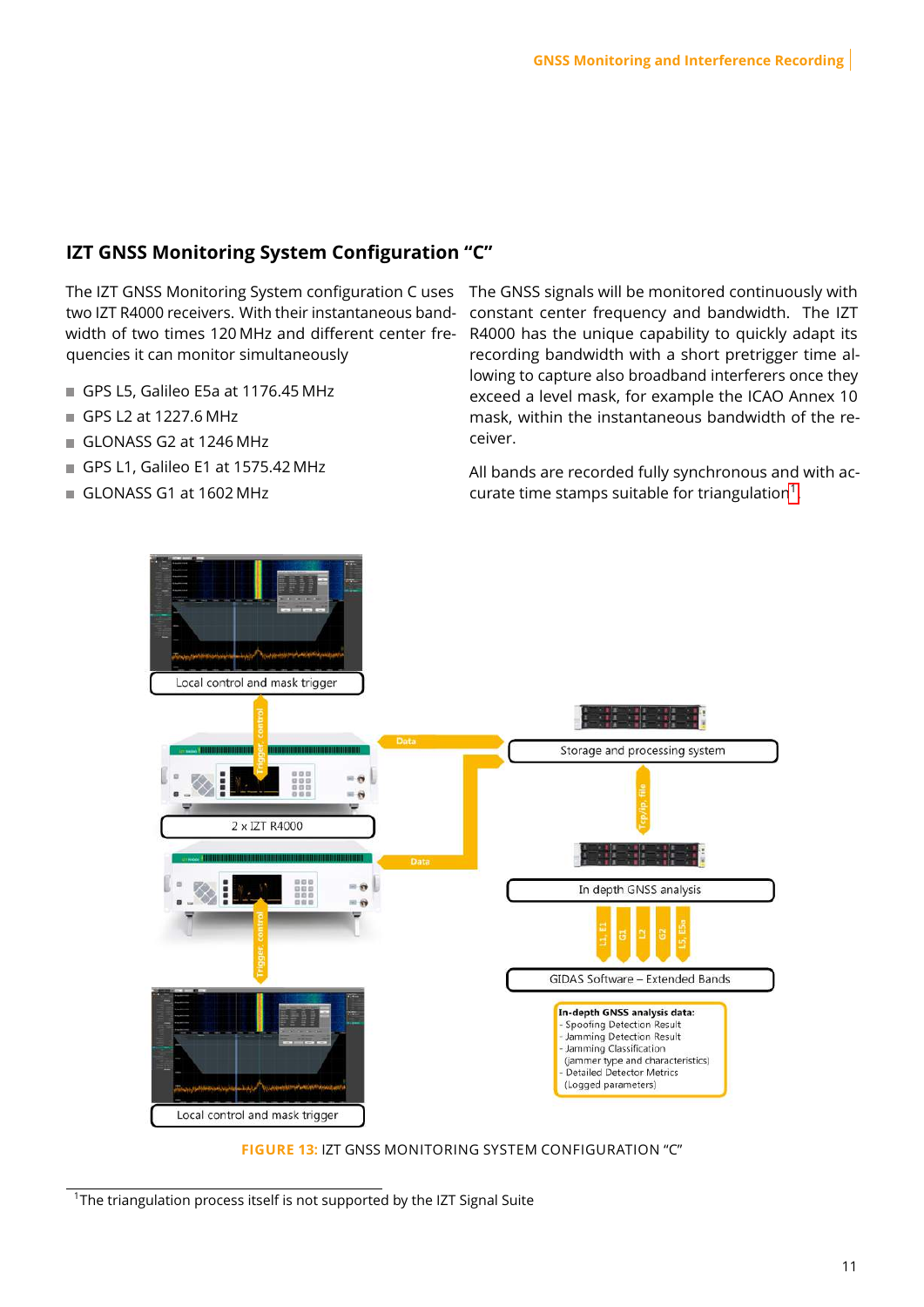#### **Additional Scanning Receiver "D"**

With an additional scanning receiver the system per-  $\blacksquare$  Ideal suited for IZT R3301, IZT R3302 and IZT R3411 forms continuous scanning to observe spectrum mask compliance. It can detect out of band interferers, generate trigger for the monitoring receivers and it can generate an alarm.

- 
- Supports IZT R4000 wideband RF recorder
- IZT Sensor Controller



**FIGURE 14:** IZT GNSS MONITORING SYSTEM CONFIGURATION "D"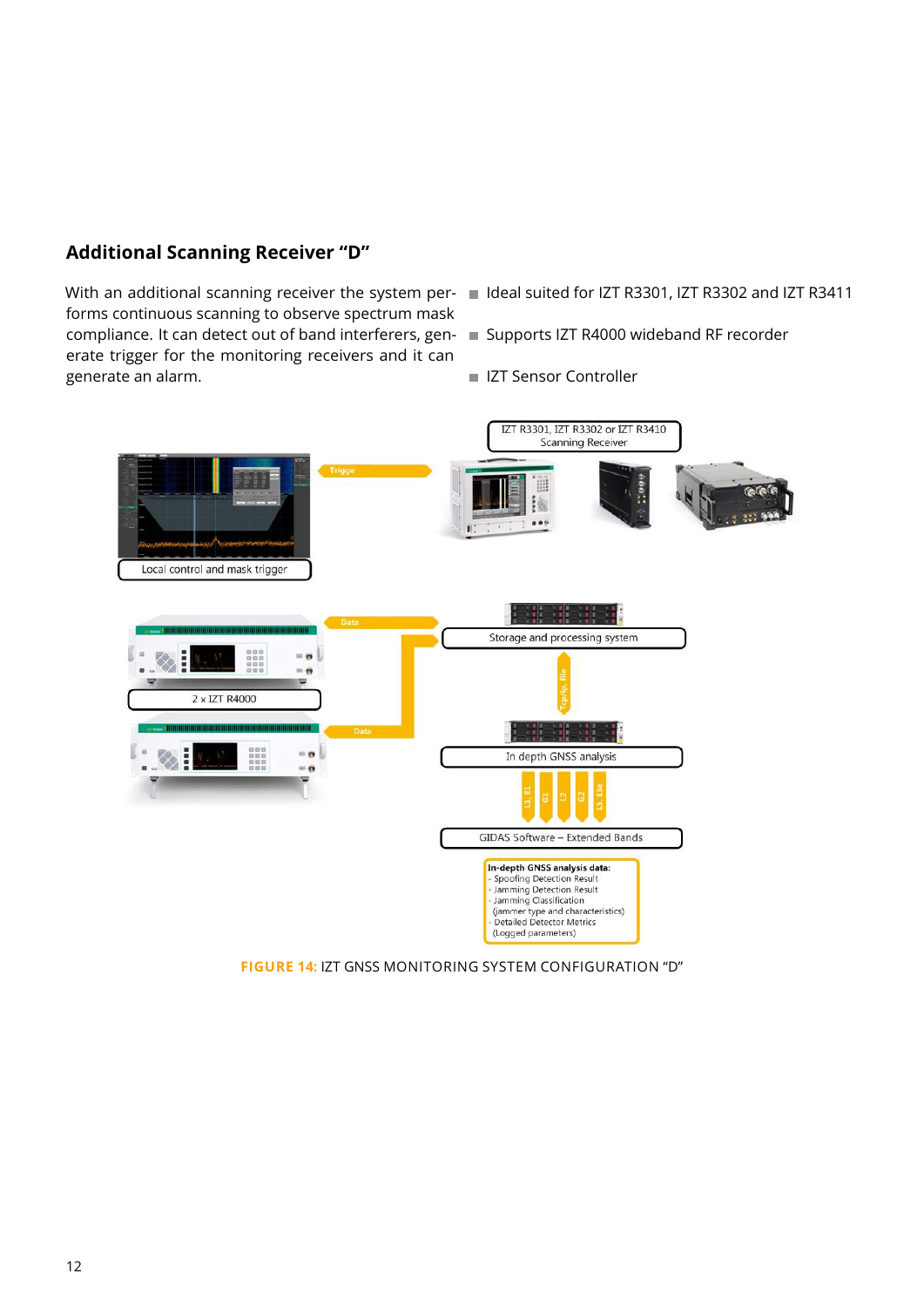#### **Post processing**

- Off-line spectrum and spectrogram analysis with IZT Viewer
- I I/Q data extraction with IZT Data Processor
- $\blacksquare$  IZT SDK for off-line data access with MATLAB, C# and C++
- RF replay with IZT S1000 Signal Generator

## **APPLICATIONS**

- **Protection of GNSS bands in sensitive areas**
- I Identifying interferer sources
- Evaluation of receiver performance under real interferer scenarios in the lab
- Providing reliable data to frequency regulators for spectrum policing
- **YOUR BENEFITS**
- RF recording with high dynamic range preserves GNSS signal in case of interference
- High-fidelity recording of interference event and its history
- Simple, easy to use setup (one click recording)
- Compact, integrated equipment



**FIGURE 15:** GNSS INTERFERER ANALYSIS WITH OFF-LINE APPLICATION IZT VIEWER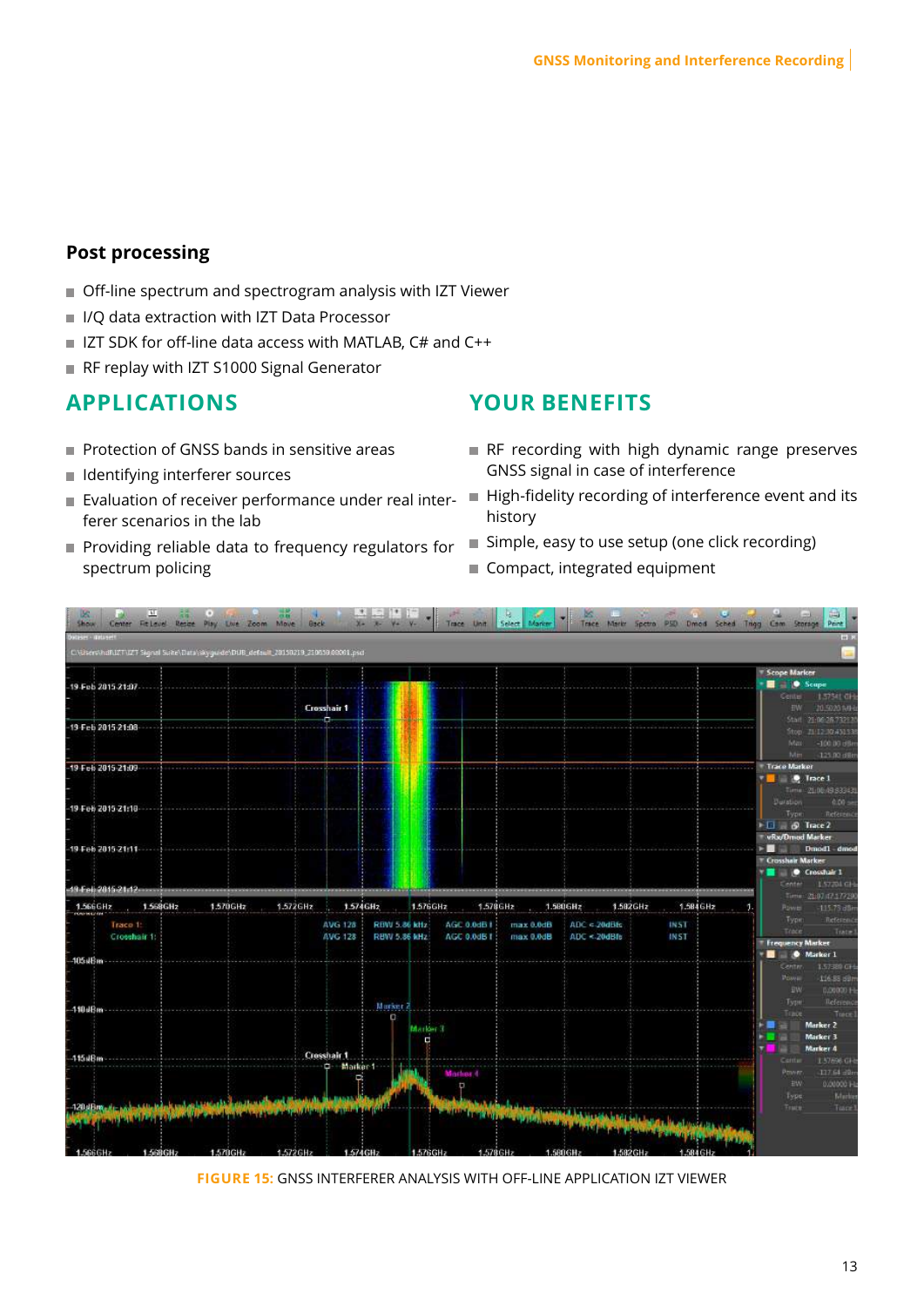# **RELATED PRODUCTS**

#### **IZT S1000 Signal Generator and IZT Data Processor**

The IZT S1000/S1010 is ideal for replaying a captured very easy to dynamically add signals to the recorded signal as live RF signal and feeding it to a GNSS receiver to test the receiver performance under the exact same conditions as if it were connected to the receive antenna in the field during the interference event.

If more complex test scenarios are required, the up to More details can be derived from the [IZT S1000/IZT](https://www.izt-labs.de/izt/media/IZT-S1000-S1010-multi-channel-signal-generator.pdf) 31 virtual signal generators of the S1000 will make it [S1010](https://www.izt-labs.de/izt/media/IZT-S1000-S1010-multi-channel-signal-generator.pdf) brochure.

signal and observe the reaction of the GNSS receiver under test. Prior to replaying the signal, the IZT Data Processor Software allows to view and edit the recordings.





**FIGURE 16:** IZT S1000 SIGNAL GENERATOR **FIGURE 17:** IZT S1010 SIGNAL GENERATOR

#### **IZT R5506 Direction Finder**

The IZT R5506 is a compact, high performance radio direction finder for the frequency range of 1 MHz to 6000 MHz with 60 MHz instantaneous bandwidth. The RF and digital processing is closely integrated with the antenna system. The receiver is non-switching to maximize sensitivity and minimize detection times. The digitized signals are sent to the DF processor via a hybrid optical cable to increase operational flexibility and avoid loss of performance due to long coaxial cables. The result is an exceptional dynamic range, sensitivity and DF accuracy within the capabilities of the antenna array. In the IZT R5506 the digitization and digital signal processing are performed before the transmission via the optical link, so it avoids the performance limitations of concepts based on "rf over fiber". The radio direction finder will be controlled by trigger event. **FIGURE 18:** INSTALLATION OF IZT R5506 RADIO DIREC-



TION FINDER

More details can be derived from the [IZT R5506](https://www.izt-labs.de/izt/media/IZT-R5506-RDF-Direction-Finder.pdf) brochure.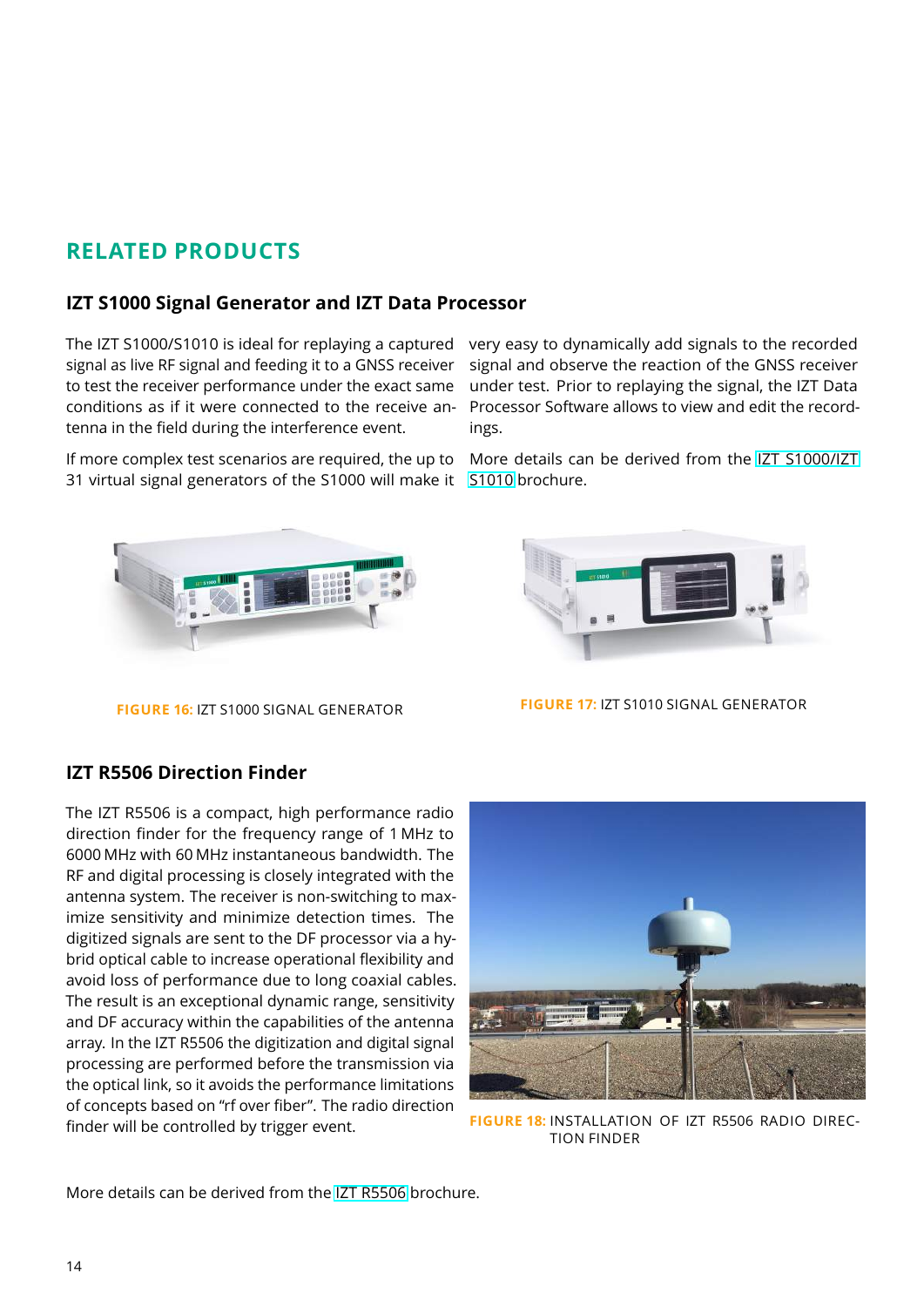# **SPECIFICATIONS**

# **Configuration A/D**

| <b>Specification</b>           | <b>Value</b>                                | Comment                                                          |
|--------------------------------|---------------------------------------------|------------------------------------------------------------------|
| Frequency Range                | 30 MHz to 3000 MHz                          |                                                                  |
| Hardware Preselector           | 11 bands                                    |                                                                  |
| Instantaneous Bandwidth        | up to 25 MHz                                |                                                                  |
| Gain Control                   | automatic (fast, medium, slow) or<br>manual |                                                                  |
| Number of Hardware DDSs        | 4                                           |                                                                  |
| Phase noise                    | $-120$ dBc/Hz @ 10kHz                       |                                                                  |
| Dynamic range                  | >80dB                                       | (@100kHz bandwidth, 1MHz offset)                                 |
| Receiver noise figure          | $<$ 10dB                                    | Preamp on (not including active an-<br>tenna)                    |
| IIP3                           | $+15$ dBm                                   | (at full gain, preamp off)                                       |
| external preamp                | manual control on / off                     |                                                                  |
| antenna pattern GNSS           | hemispheric                                 |                                                                  |
| high stability reference clock | <b>OCXO</b>                                 |                                                                  |
| maximum pre-trigger time       | 30 min                                      | longer times possible, only limited by<br>size of storage system |

# **Configuration B/C/D**

| <b>Specification</b>                   | <b>Value</b>            | Comment                                       |
|----------------------------------------|-------------------------|-----------------------------------------------|
| Frequency Range                        | 30 MHz to 3000 MHz      |                                               |
| <b>Hardware Preselector</b>            | 11 bands                |                                               |
| Instantaneous Bandwidth                | up to 120 MHz           |                                               |
| Gain Control                           | automatic or manual     |                                               |
| Number of Hardware DDSs                | 16                      |                                               |
| Phase noise                            | -115dBc/Hz @ 10kHz      |                                               |
| Dynamic range                          | >80dB                   | (@100kHz bandwidth, 1MHz offset)              |
| Receiver noise figure                  | < 10dB                  | Preamp on (not including active an-<br>tenna) |
| IIP <sub>3</sub>                       | $+15$ dBm               | (at full gain, preamp off)                    |
| external preamp                        | manual control on / off |                                               |
| high stability reference clock         | <b>OCXO</b>             |                                               |
| antenna pattern GNSS                   | hemispheric             |                                               |
| antenna pattern scanning re-<br>ceiver | omni                    | 1 GHz to 2 GHz                                |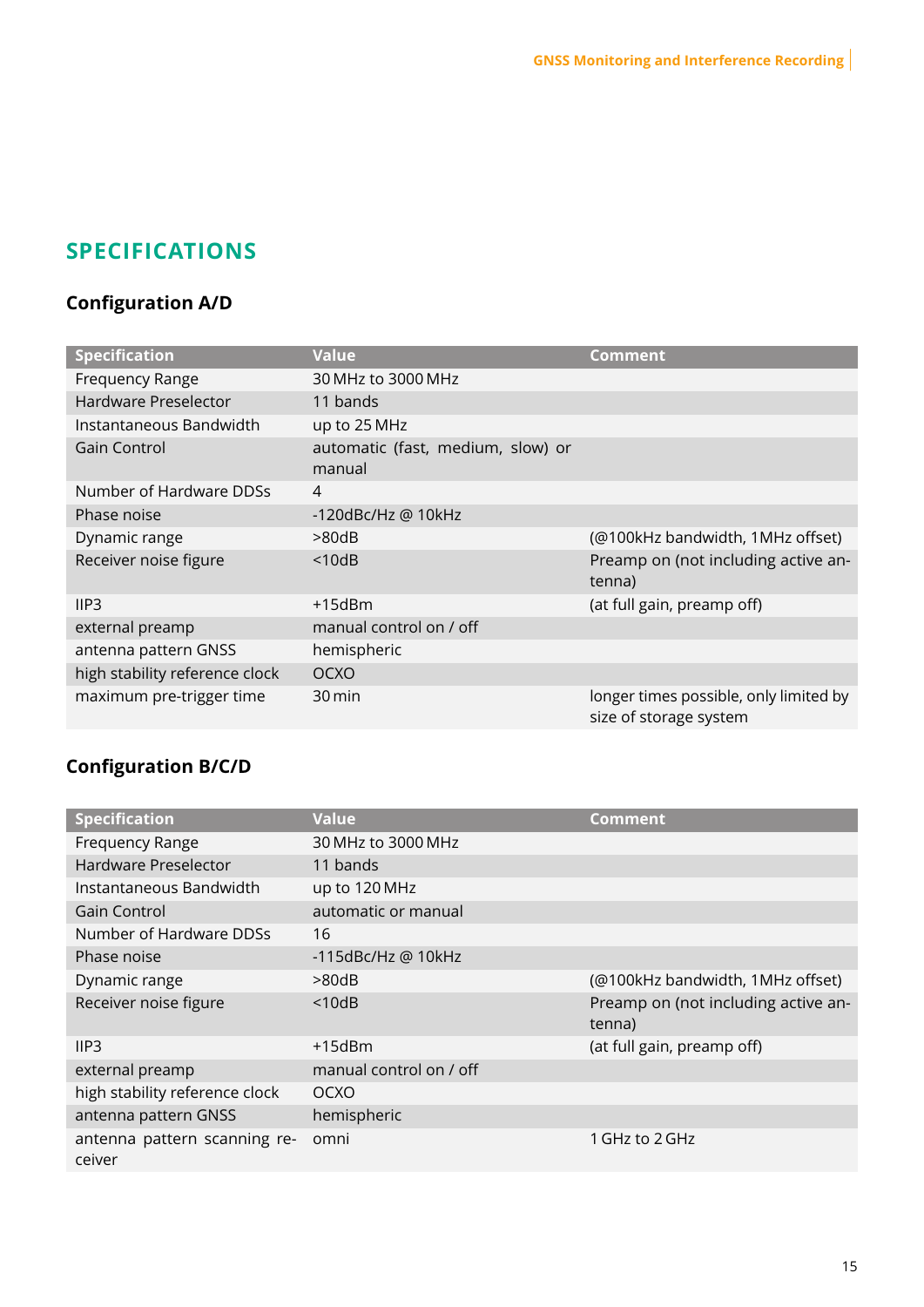# **ORDERING GUIDE**

## **Configuration A**

| <b>Option</b>        | <b>Description</b>                                                                      |
|----------------------|-----------------------------------------------------------------------------------------|
| <b>IZT R3030</b>     | VUHF Receiver <sup>2</sup>                                                              |
| <b>IZT R3301</b>     | alternative VUHF Receiver 3                                                             |
| <b>IZT R3302</b>     | alternative VUHF Receiver <sup>4</sup>                                                  |
| <b>IZT R3410</b>     | alternative Ruggedized VUHF Receiver <sup>5</sup>                                       |
| <b>IZT R3411</b>     | alternative Ruggedized VUHF Receiver <sup>6</sup>                                       |
| IZT SignalSuite-510  | <b>Sensor Synchronisation</b>                                                           |
| IZT SignalSuite-810  | RF Recorder R3000 - 25 MHz                                                              |
| IZT SignalSuite-230  | Long-term Spectrogram Recording                                                         |
| IZT SignalSuite-240  | <b>Mask Triggered Recording</b>                                                         |
| IZT SignalSuite-242  | Pre-Recording                                                                           |
| IZT SignalSuite-830  | Data Processor                                                                          |
| IZT SignalSuite-260  | Signal Import/Export                                                                    |
| IZT SignalSuite-820  | Viewer                                                                                  |
| <b>IZT A1000-CMB</b> | <b>Metal Case USB Dongle</b>                                                            |
| IZT SignalSuite-310  | <b>Time Shift Signal Access</b>                                                         |
| IZT SignalSuite-262  | <b>Signal Extraction</b>                                                                |
| <b>IZT P2201</b>     | Server for GIDAS®                                                                       |
| <b>SPR-GID-0601</b>  | GIDAS <sup>®</sup> Software - Base Bands <sup>7</sup><br>GPS L1, Galileo E1, GLONASS G1 |

<sup>2</sup>with options R3000-TRIG and R3000-OCX

<sup>3</sup>with options R3301-CHS, R3000-RF3 and R3300-GSR

<sup>4</sup>with options R3302-CHS, R3000-RF3 and R3300-GSR

<sup>5</sup>with options R3410-CHS, R3000-RF3, R3410-DCW, P1010, R3300-GSR and A1000-GPS

<sup>6</sup>with options R3411-CHS, R3000-RF3, P1010, R3300-GSR and A1000-GPS

 $7$ The GIDAS $^{\circ}$  Software is licensed from OHB Digital Solutions.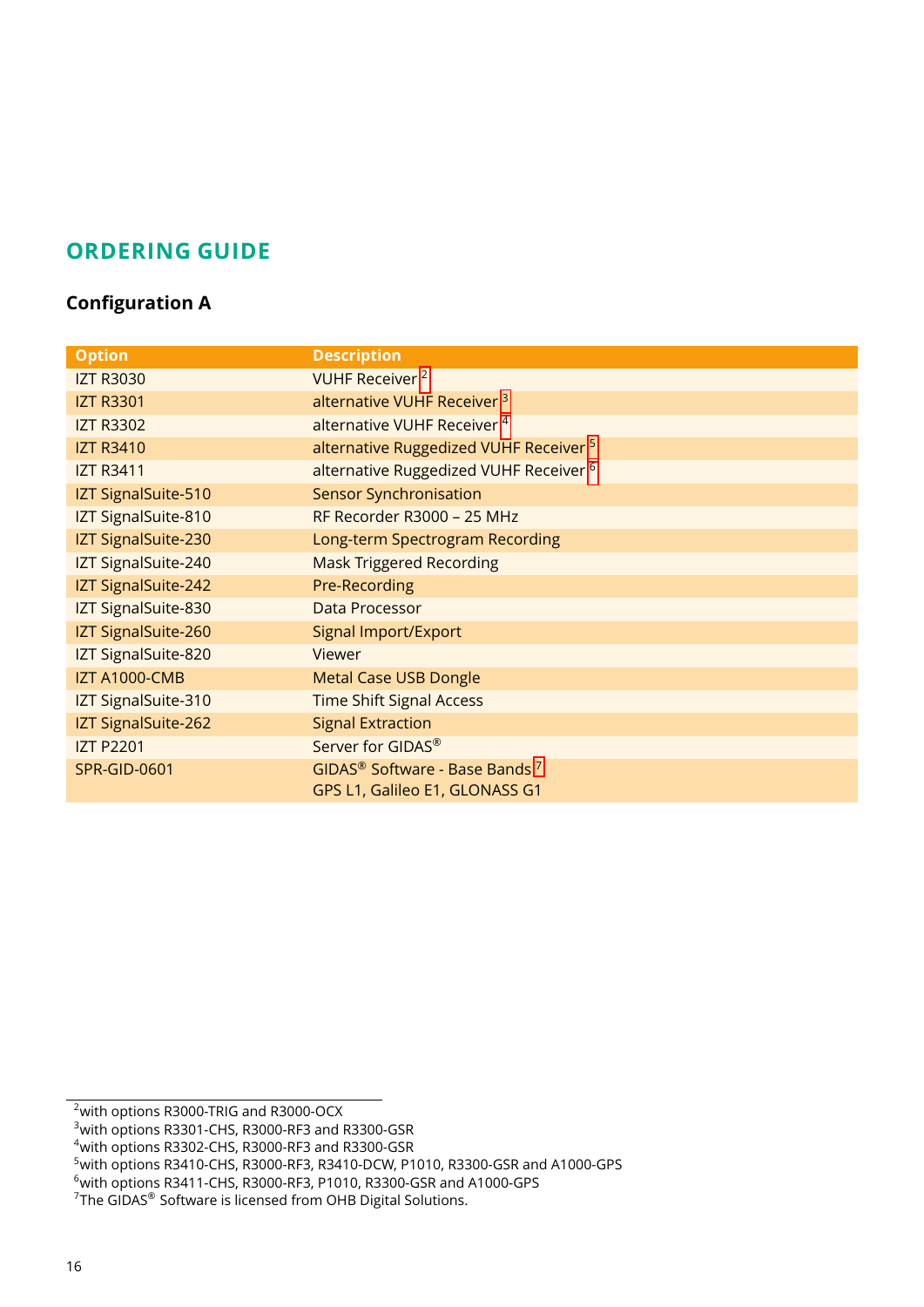# **Configuration B**

| <b>Option</b>        | <b>Description</b>                                    |
|----------------------|-------------------------------------------------------|
| <b>IZT R4000</b>     | Wideband Receiver <sup>8</sup>                        |
| IZT SignalSuite-510  | <b>Sensor Synchronization</b>                         |
| IZT SignalSuite-812  | RF Recorder R4000 - 120 MHz                           |
| IZT SignalSuite-230  | Long-term Spectrogram Recording                       |
| IZT SignalSuite-240  | <b>Mask Triggered Recording</b>                       |
| IZT SignalSuite-242  | Pre-Recording                                         |
| IZT SignalSuite-830  | Data Processor                                        |
| IZT SignalSuite-260  | Signal Import/Export                                  |
| <b>IZT A1000-CMB</b> | <b>Metal Case USB Dongle</b>                          |
| IZT SignalSuite-820  | Viewer                                                |
| IZT SignalSuite-310  | <b>Time Shift Signal Access</b>                       |
| IZT SignalSuite-262  | <b>Signal Extraction</b>                              |
| <b>IZT P2201</b>     | Server for GIDAS®                                     |
| <b>SPR-GID-0601</b>  | GIDAS <sup>®</sup> Software - Base Bands <sup>9</sup> |
|                      | GPS L1, Galileo E1, GLONASS G1                        |

<sup>&</sup>lt;sup>8</sup>with options R4000-CHS, R4000-RF3W and A1000-RTS<br><sup>9</sup>The GIDAS® Software is licensed from OHB Digital Solutions.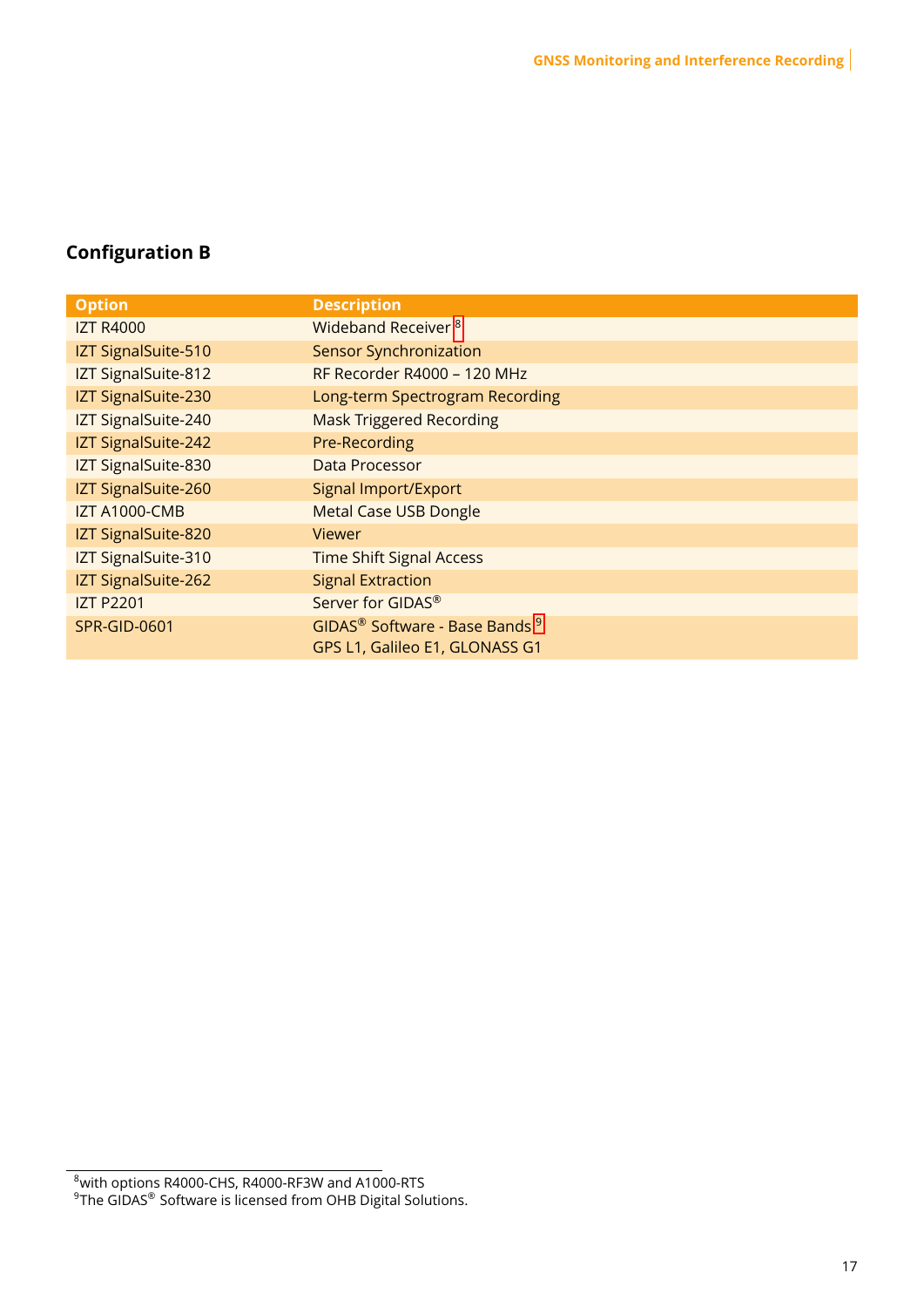# **Configuration C**

| <b>Option</b>         | <b>Description</b>                                         |
|-----------------------|------------------------------------------------------------|
| 2xIZT R4000           | Wideband Receiver <sup>10</sup>                            |
| IZT SignalSuite-510   | <b>Sensor Synchronization</b>                              |
| 2xIZT SignalSuite-812 | RF Recorder R4000 - 120 MHz                                |
| IZT SignalSuite-230   | Long-term Spectrogram Recording                            |
| IZT SignalSuite-240   | <b>Mask Triggered Recording</b>                            |
| IZT SignalSuite-242   | Pre-Recording                                              |
| IZT SignalSuite-830   | Data Processor                                             |
| IZT SignalSuite-260   | Signal Import/Export                                       |
| <b>IZT A1000-CMB</b>  | <b>Metal Case USB Dongle</b>                               |
| IZT SignalSuite-820   | Viewer                                                     |
| 2xIZT SignalSuite-310 | <b>Time Shift Signal Access</b>                            |
| IZT SignalSuite-262   | <b>Signal Extraction</b>                                   |
| <b>IZT P2202</b>      | Server for GIDAS®                                          |
| <b>SPR-GID-0602</b>   | GIDAS <sup>®</sup> Software - Extended Bands <sup>11</sup> |
|                       | GPS L1/L2/L5, Galileo E1/E5a, GLONASS G1/G2                |

<sup>&</sup>lt;sup>10</sup>with options R4000-CHS, R4000-RF3W and A1000-RTS

 $11$ The GIDAS $^{\circ}$  Software is licensed from OHB Digital Solutions.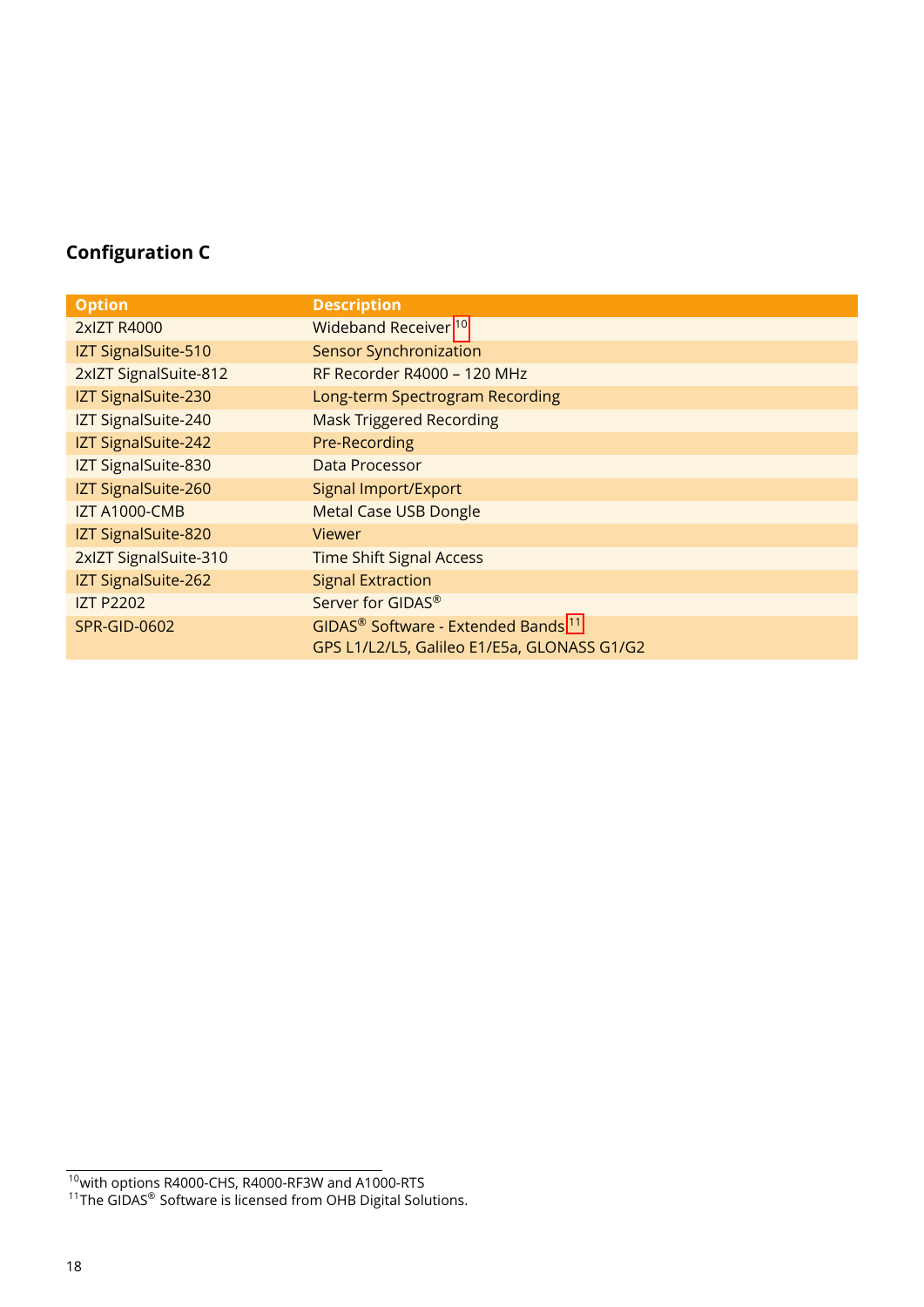# **Configuration D**

| <b>Option</b>           | <b>Description</b>                                         |
|-------------------------|------------------------------------------------------------|
| 2xIZT R4000             | Wideband Receiver <sup>12</sup>                            |
| <b>IZT R3030</b>        | VUHF Receiver <sup>13</sup>                                |
| IZT SignalSuite-510     | <b>Sensor Synchronization</b>                              |
| IZT SignalSuite-810     | RF Recorder R3000 - 25 MHz                                 |
| 2 x IZT SignalSuite-812 | RF Recorder R4000 - 120 MHz                                |
| IZT SignalSuite-230     | Long-term Spectrogram Recording                            |
| IZT SignalSuite-240     | <b>Mask Triggered Recording</b>                            |
| IZT SignalSuite-242     | Pre-Recording                                              |
| IZT SignalSuite-830     | Data Processor                                             |
| IZT SignalSuite-260     | Signal Import/Export                                       |
| <b>IZT A1000-CMB</b>    | <b>Metal Case USB Dongle</b>                               |
| IZT SignalSuite-820     | <b>Viewer</b>                                              |
| 2xIZT SignalSuite-310   | <b>Time Shift Signal Access</b>                            |
| IZT SignalSuite-262     | <b>Signal Extraction</b>                                   |
| <b>IZT P2202</b>        | Server for GIDAS®                                          |
| <b>SPR-GID-0602</b>     | GIDAS <sup>®</sup> Software - Extended Bands <sup>14</sup> |
|                         | GPS L1/L2/L5, Galileo E1/E5a, GLONASS G1/G2                |

 $12$ with options R4000-CHS, R4000-RF3W and A1000-RTS4

<sup>13</sup>with option R3000-TRIG

 $14$ The GIDAS<sup>®</sup> Software is licensed from OHB Digital Solutions.